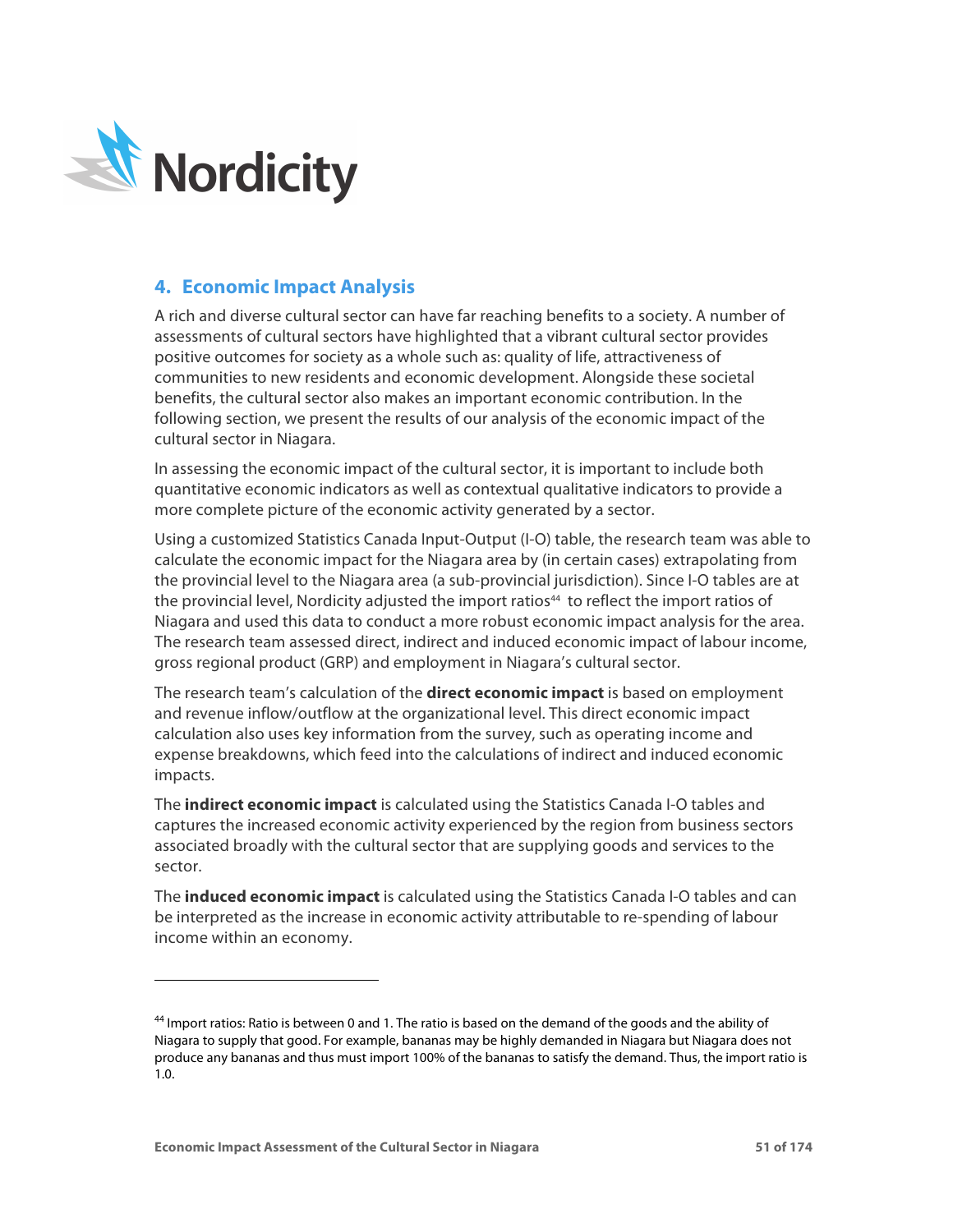

# **4.1 Summary of Economic Impacts**

In total, the direct, indirect and induced economic impacts associated with the cultural sector in Niagara generated over 13,000 jobs within the region. The sector also generated \$396.3 million in labour income for Niagara residents and \$595.2million in GRP for Niagara's economy.



Figure 26**: Summary of total economic impact of cultural sector in Niagara, 2011, employment** 

Source: Nordicity estimates based on data from online survey, Statistics Canada and CMPA, *Profile 2011*.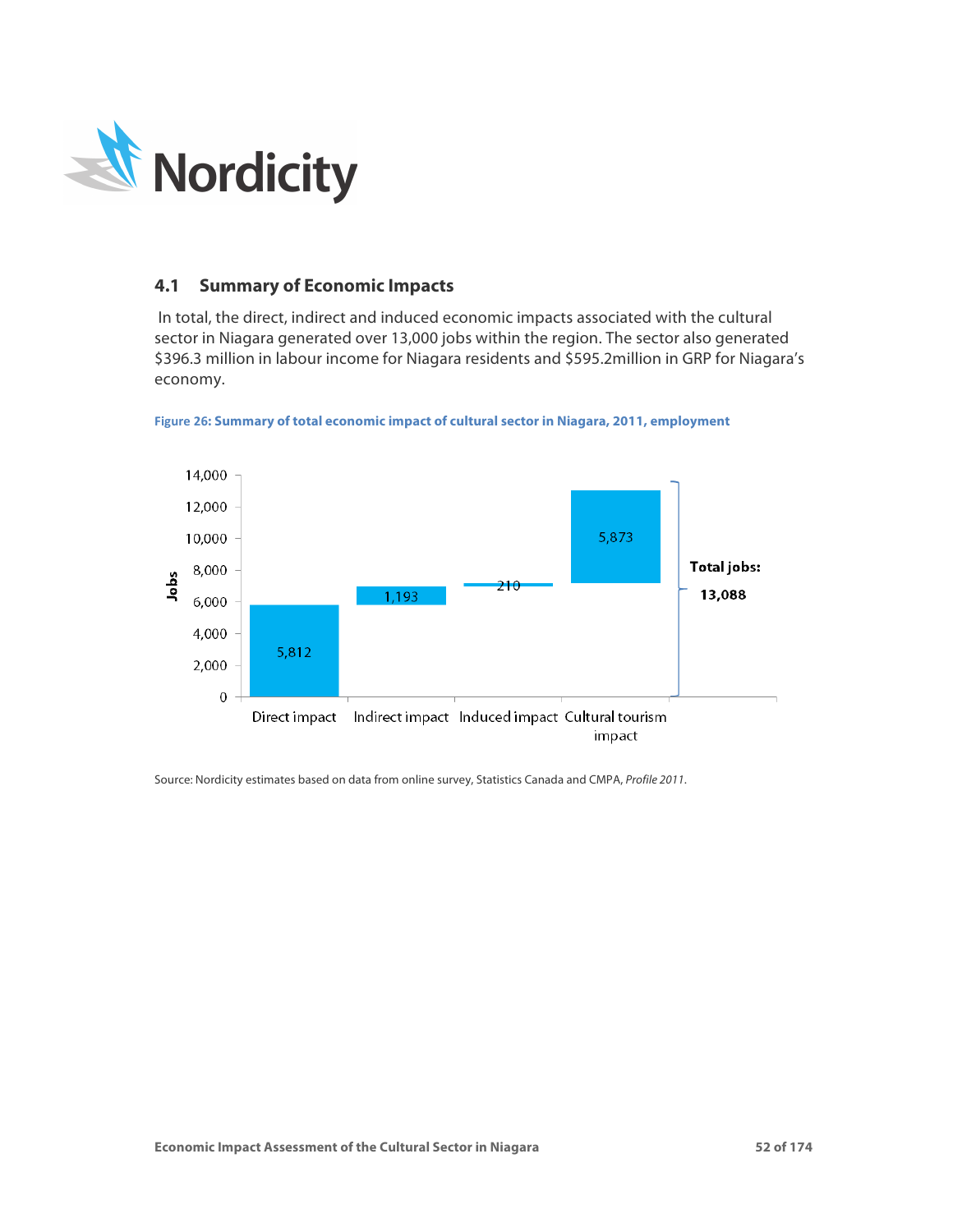



**Figure 27: Summary of total economic impact of cultural sector in Niagara, 2011, total labour income**

Source: Nordicity estimates based on data from online survey, Statistics Canada and CMPA, *Profile 2011*.



#### **Figure 28: Summary of total economic impact of cultural sector in Niagara, 2011, GRP**

Source: Nordicity estimates based on data from online survey, Statistics Canada and CMPA, *Profile 2011*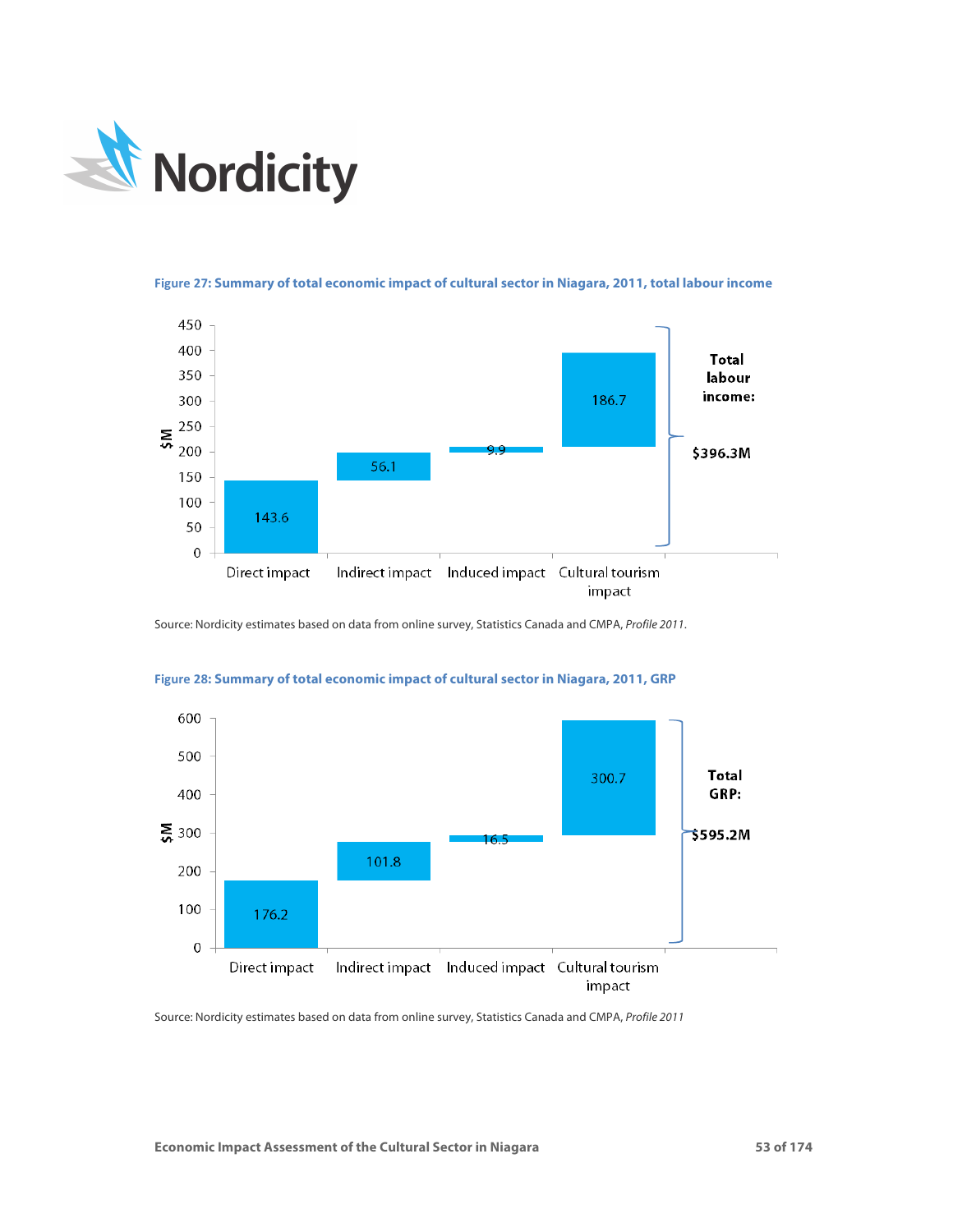

# **4.2 Direct Impact**

In this section we quantify the direct economic impact of the cultural sector in Niagara. The direct impact refers to the employment and GRP effects within the cultural sector itself.

Several definitions of terms used in the EIA may be helpful in understanding the results of the EIA. These terms are:

**Labour income (\$)** comprises the direct, indirect and induced impact in terms of the wages and employment benefits earned by workers. Since wages are paid directly to households in exchange for labour, these households spend their income directly into the regional economy and this money cycles through the economy and has direct, indirect and induced economic impacts for the Niagara area.

**GRP (\$)** is the **Gross Regional Product** and is measured using goods and services production and import ratios. Since businesses sell and buy goods and services, these expenditures cycle through the economy and have direct, indirect and induced economy effects in the Niagara area.

**'Jobs'** measures the number of full-time equivalent jobs generated in the Niagara area by the economic activity in the area. Jobs are created (i.e., hired) in the economy directly in the cultural sector, hired indirectly through business sectors associated broadly with the cultural sector, and the induced hiring effect is a result of hiring in the peripheral industries that are marginally affected by the cultural industry.

# **4.2.1 Employment**

In 2011, the cultural sector in Niagara generated an estimated 5,812jobs. The largest employment contribution came from the amusement and recreation sub-sector, which accounted for 1,949 jobs, or 35% of total employment. The amusement and recreation subsector was followed by the performing arts and spectators sport sub-sector (27%), publishing sub-sector (17%) and heritage institutions sub-sector (13%). The film and video, broadcasting and music sub-sectors all accounted for 5% or less of Niagara's cultural sector employment in 2011.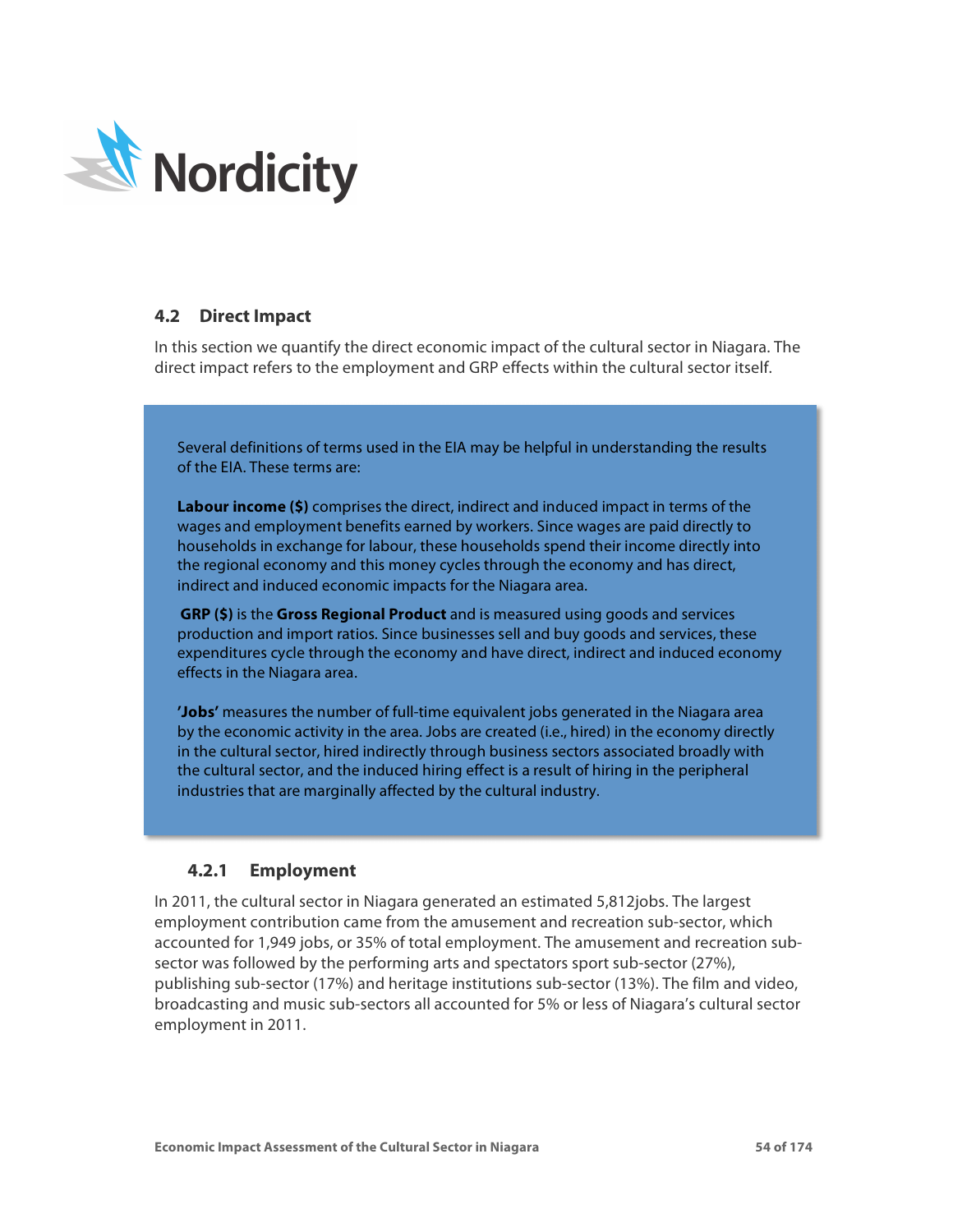



**Figure 29: Direct employment in the cultural sector in Niagara, 2011 (number of workers)** 

Source: Nordicity calculations based on data from Census 2006, Survey of Employment Payroll and Hours, CANSIM matrix 281-0024

\* Includes production, distribution and exhibition of film and video

\*\* Excludes gambling industry

In Figure 30 we benchmark Niagara's cultural sector employment by comparing it on a percapita basis to cultural sector employment across Ontario. We calculated the number of jobs in each cultural sub-sector on a per-capita basis for Niagara and Ontario and then compared these per-capita amounts to determine if Niagara's level of cultural employment was higher or lower than the Ontario average in 2011. The results are expressed on an index basis.

### **Benchmarking index**

An index value of 100 indicates that Niagara's population-adjusted employment was on par with the Ontario average. An index value of over 100 indicates that the populationadjusted employment in Niagara was above the provincial average. For example, an index value of 150 indicates that population-adjusted employment in Niagara was 50% higher than the provincial average. Conversely, an index value below 100 indicates that Niagara's population-adjusted employment was below the provincial average. For example, an index value of 89 indicates that Niagara's population-adjusted employment was 11% below the provincial average.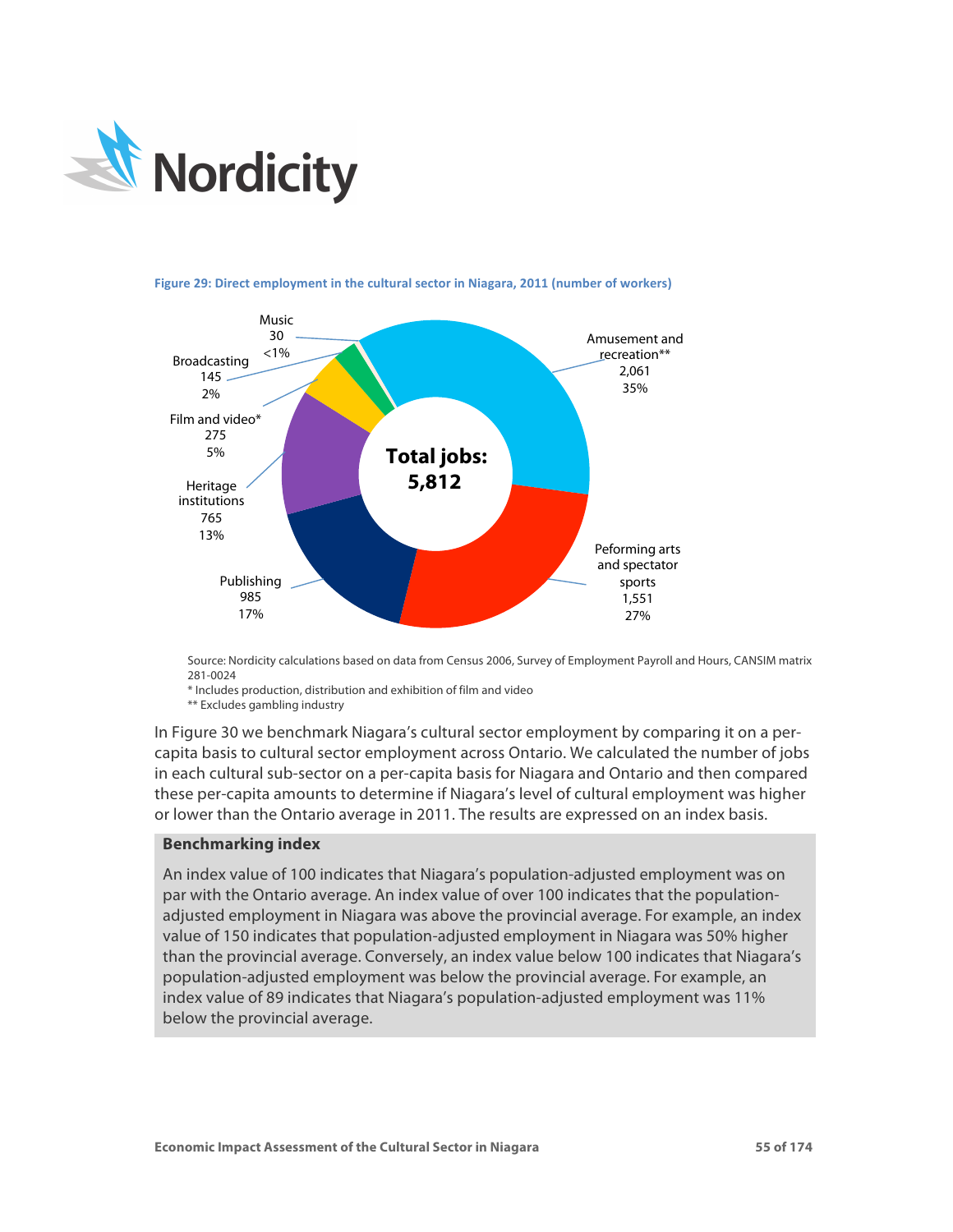

The results indicate that population-adjusted employment in Niagara in 2011 was above the provincial average in five of the seven cultural sub-sectors. Employment in the heritage institutions sub-sector was over three times the provincial average; and employment in the performing arts and spectator sports sub-sector was more than double the provincial average.

Niagara's level of employment in the amusement and recreation (excluding gambling), publishing and music sub-sectors were also above the provincial average. Only the film and video and broadcasting sub-sectors displayed employment levels below the provincial average. Overall, in 2011, the population-adjusted employment in Niagara's cultural sector was 51% higher than the provincial average.



Figure 30: Benchmarking index of per-capita employment in cultural sector, Niagara vs. Ontario

Source: Nordicity calculations based on data from Census 2006, Survey of Employment Payroll and Hours, CANSIM matrix 281-0024

\* Includes production, distribution and exhibition of film and video

\*\* Excludes gambling industry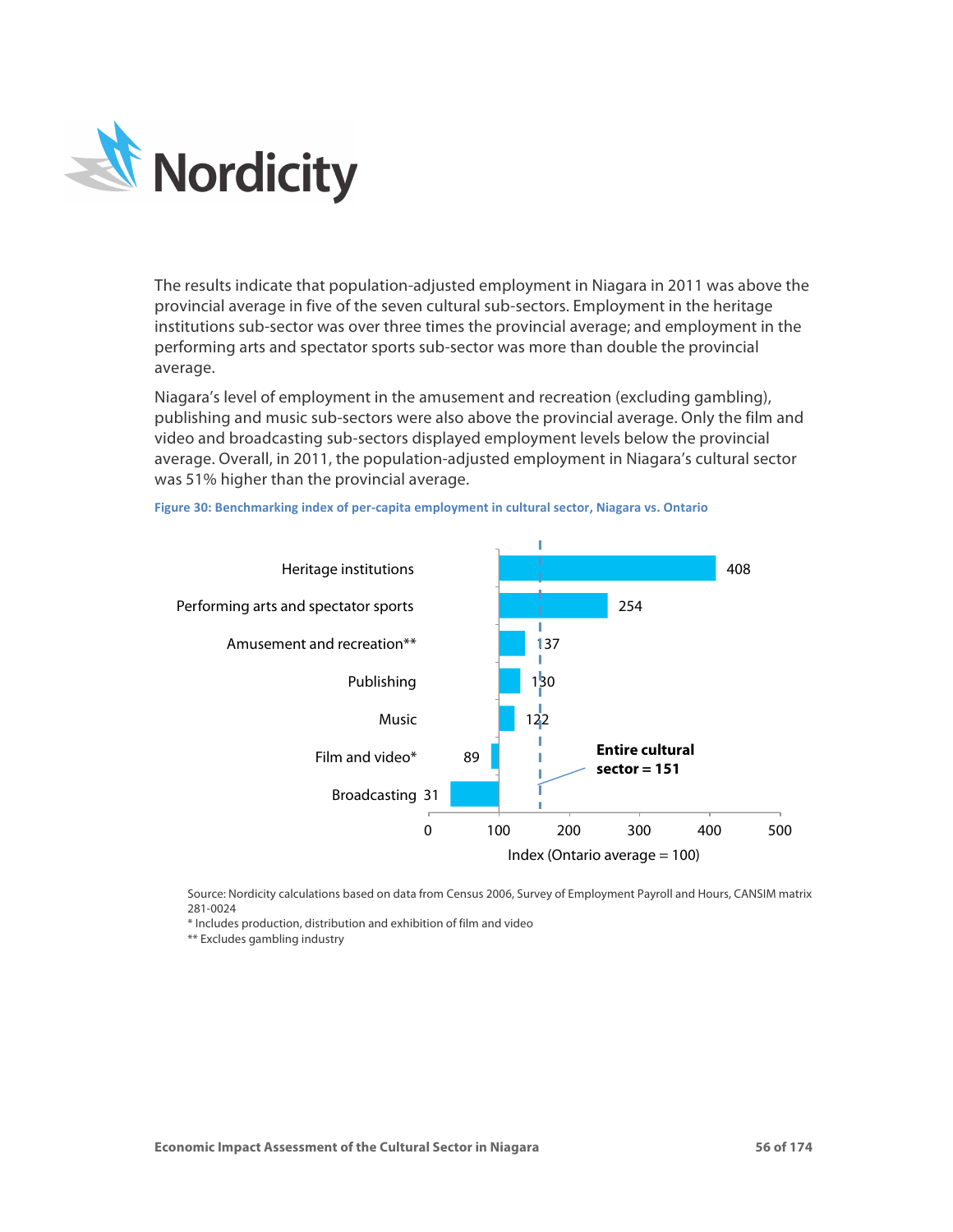

### **4.2.2 Labour Income**

Overall, Niagara's cultural workforce earned an estimated \$143.6 million in labour income in 2011. This estimate is based on a combination of data collected from the online survey, Statistics Canada and the Canadian Media Production Association (see Appendix C for additional detail on data sources). The publishing sub-sector accounted for the largest share of labour income at \$59 million (or 41% of the total).

Employees of organizations engaged in arts, sports, heritage, amusement and recreation activities earned an estimated \$43.3 million, while freelancers working in these sub-sectors earned an estimated \$12.0 million in 2011. Labour income in the film and video sub-sector totalled \$15.4 million. The broadcasting sub-sector accounted for \$12.3 million in labour income, while the music sub-sector accounted for \$1.6 million in 2011.



Figure 31: Direct labour income in the cultural sector in Niagara, 2011

Source: Nordicity estimates based on data from online survey; Statistics Canada, Census 2006, Survey of Employment Payroll and Hours, CANSIM matrix 281-0024, CANSIM matrix 381-0014

\* Includes production, distribution and exhibition of film and video

\*\* Includes performing arts, spectator sports, heritage institutions, amusement and recreation activities; excludes gambling industry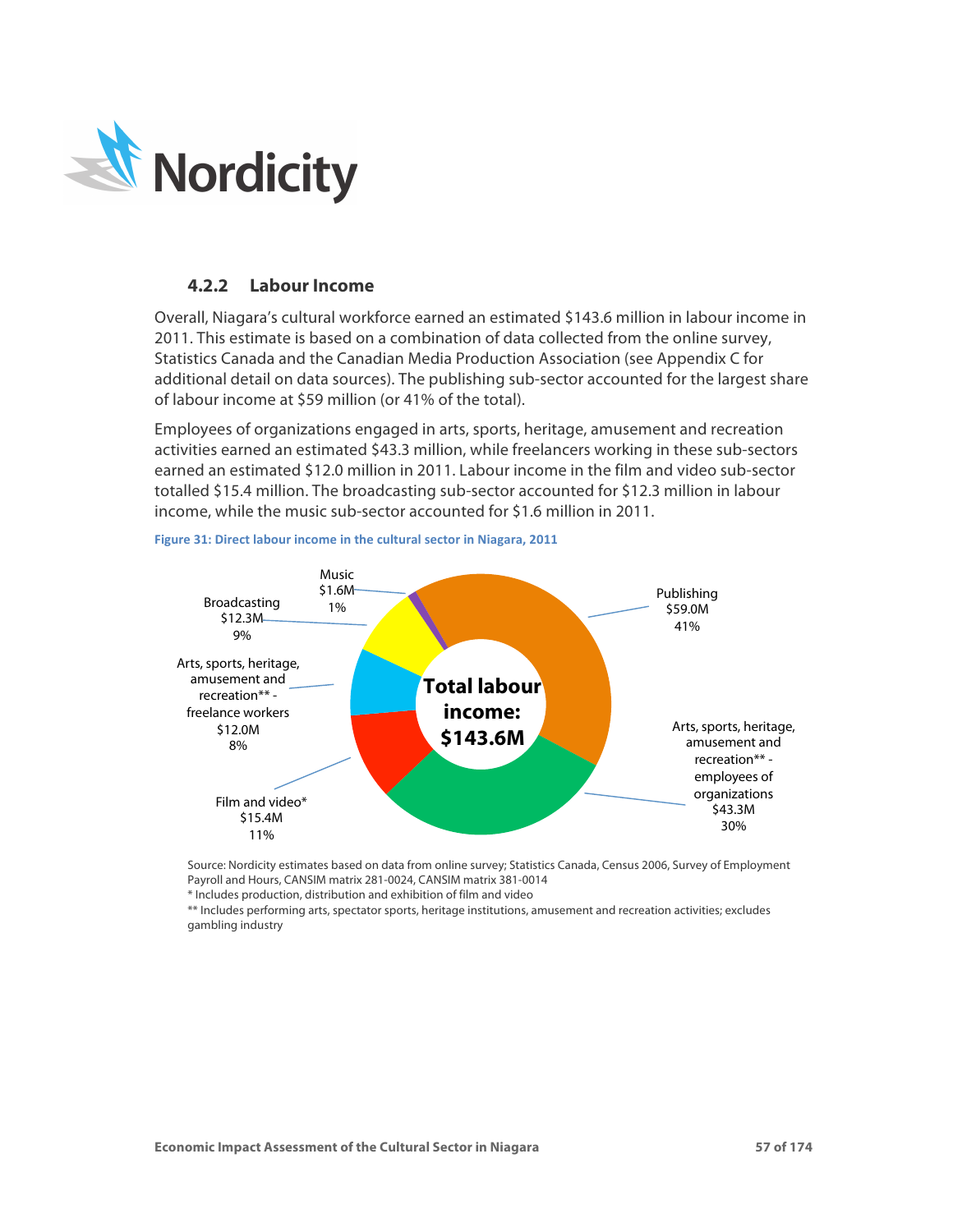

Underlying the labour income statistics is the fact that there is a wider variance in the average earnings across the cultural sub-sectors. Average salaries appear to be the highest in the broadcasting sub-sector, where the average annual labour earnings were just under \$85,000 per full-time worker in 2011. Average annual earnings in the publishing, film and video, and music sub-sectors were in the range of \$53,000 to \$60,000. The survey data indicate that average annual earnings of employees and freelancers in the arts, sports, heritage, amusement and recreation sub-sector was \$13,600 in 2011.





Source: Nordicity estimates based on data from online survey; Statistics Canada, Census 2006, Survey of Employment Payroll and Hours, CANSIM matrix 281-0024, CANSIM matrix 381-0014

\* Includes production, distribution and exhibition of film and video

\*\* Includes performing arts, spectator sports, heritage institutions, amusement and recreation activities; excludes gambling industry

# **4.2.3 Gross Regional Product**

While GRP in the cultural sector is largely comprised of labour income, it also includes operating surplus (i.e., the economic returns earned by suppliers of capital). Niagara's cultural sector earned an estimated \$32.6 million in operating surplus in 2011, including operating surpluses earned by businesses and the income of sole proprietors. Adding this estimate of operating surplus to total labour income results implies that Niagara's cultural sector generated a direct GRP of \$176.2 million in 2011.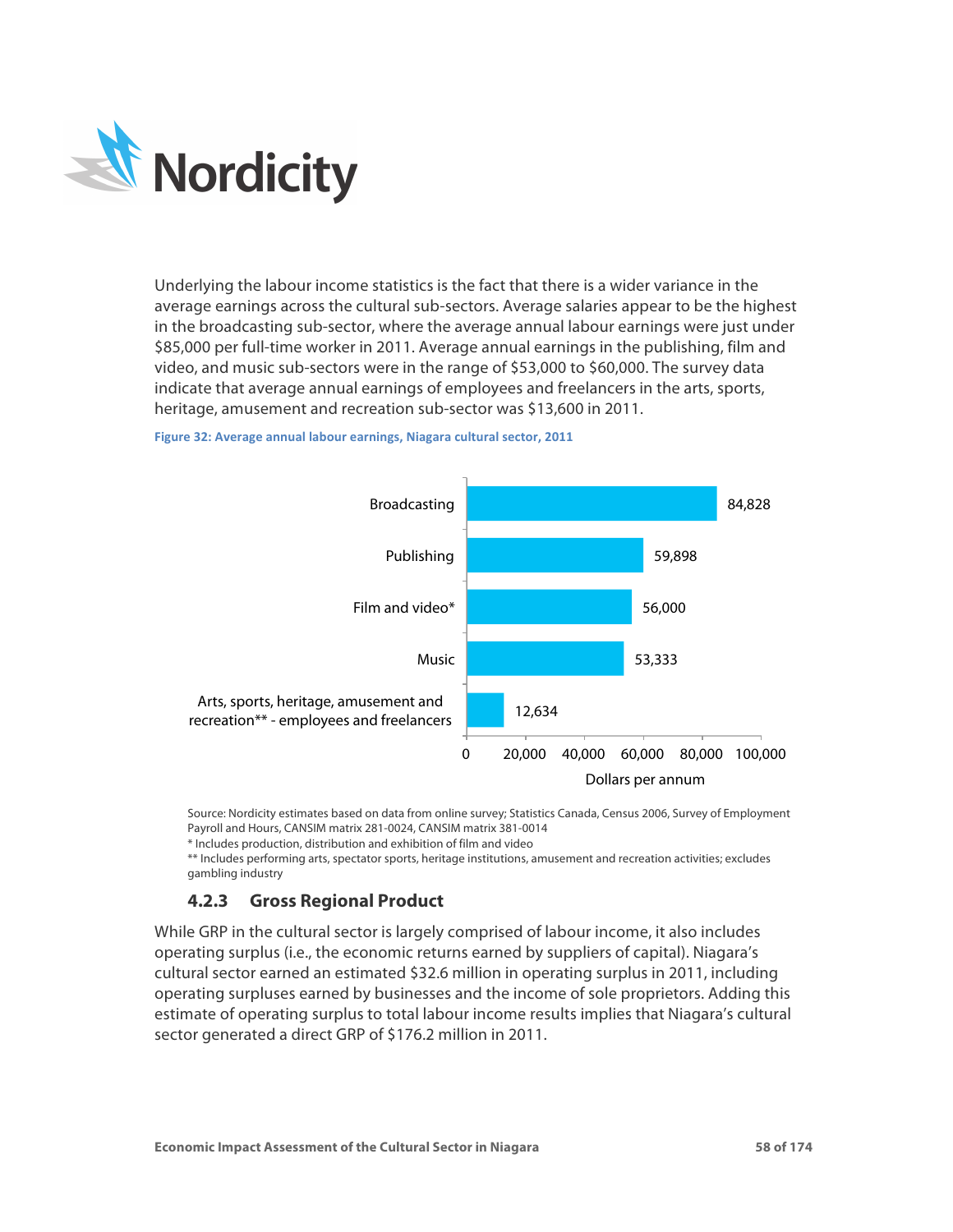

#### Figure 33: Direct GRP in the cultural sector in Niagara, 2011



Source: Nordicity estimates based on data from online survey; Statistics Canada, Census 2006, Survey of Employment Payroll and Hours, CANSIM matrix 281-0024, CANSIM matrix 381-0014

The publishing sub-sector accounted for the largest single share of GRP in 2011: it generated a GRP of \$73.8 million, or 42% of the total GRP for the cultural sector. The publishing subsector was closely followed by the arts, sports, heritage, amusement and recreation subsector, which generated \$63.3 million, or 36% of the total GRP for the sector. The broadcasting, film and video, and music sub-sectors account for the remaining 22% of cultural sector GRP in Niagara in 2011.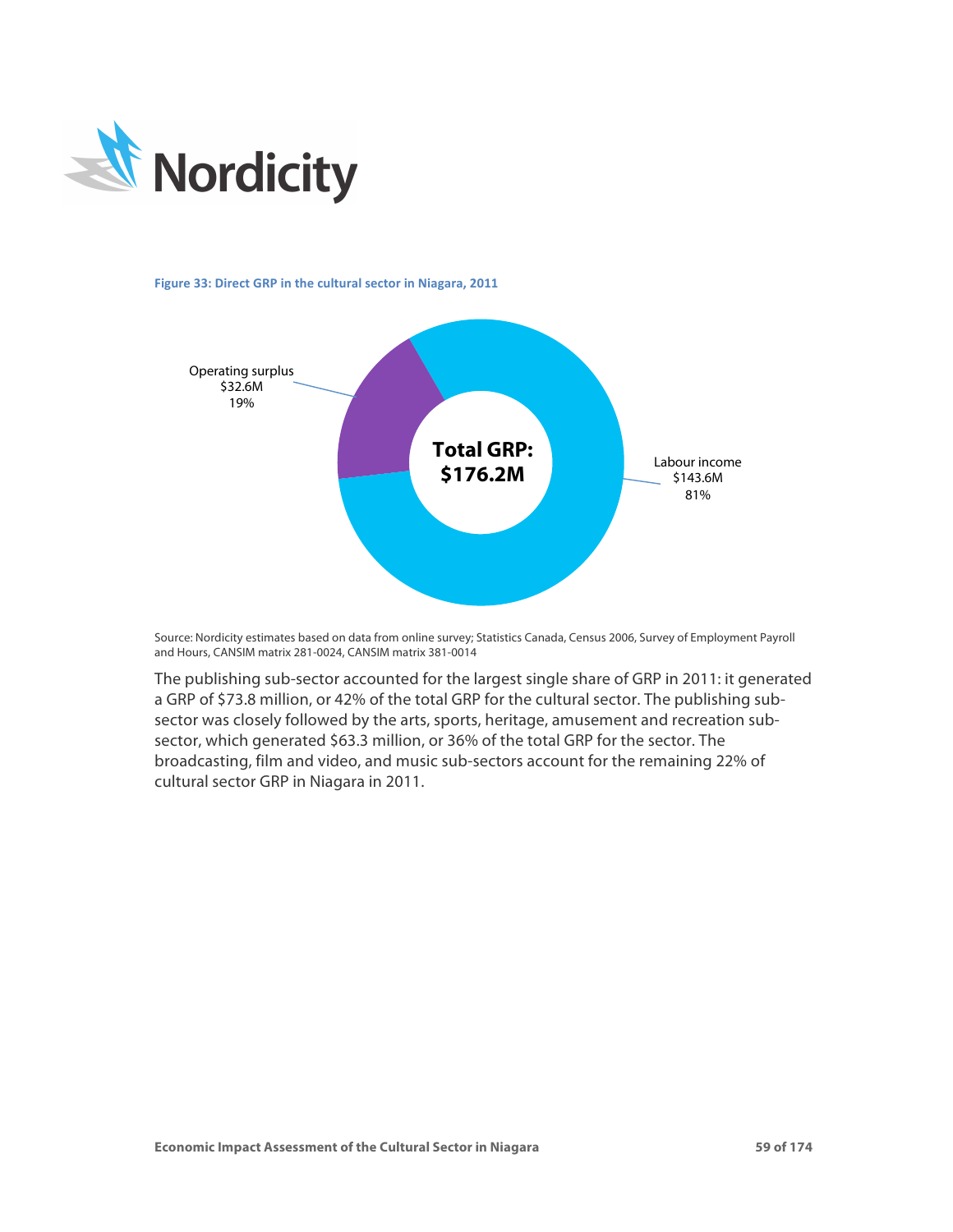

### Figure 34: Direct GRP in the cultural sector in Niagara, by sub-sector, 2011



Source: Nordicity estimates based on data from online survey; Statistics Canada, Census 2006, Survey of Employment Payroll and Hours, CANSIM matrix 281-0024, CANSIM matrix 381-0014

\* Includes production, distribution and exhibition of film and video

\*\* Includes performing arts, spectator sports, heritage institutions, amusement and recreation activities; excludes gambling industry

## **4.3 Indirect Impact**

-

The indirect impact measures the increase in economic activity in other industries that supply inputs to the cultural sector in Niagara. To estimate the indirect impact the research team developed a model based on Statistics Canada's I-O tables for the Ontario economy. In preparing this model we took into account key differences between the Ontario and Niagara economies. Specifically, we reviewed the import ratios for each industry in the Ontario economy and made adjustments to those import ratios so that the model better reflected the nature of the Niagara economy.45

In general, as one moves from a national to a provincial and then to a regional economy the rate of importation (i.e., economic leakages) would increase. Therefore, the import ratio in Niagara for a particular commodity would be equal to or greater than the provincial rate.

<sup>&</sup>lt;sup>45</sup> For example, the import ratio for financial services industry for the Niagara economy would be much higher than that of the Ontario economy. Given that Ontario's (and most of Canada's) financial industry is based in Toronto, Ontario residents' expenditures on financial services are unlikely to leave the province. Niagara residents' expenditures on financial services are just as likely not to leave the Ontario economy, however, they are more likely to leave the Niagara economy, and therefore, a higher import ratio is warranted.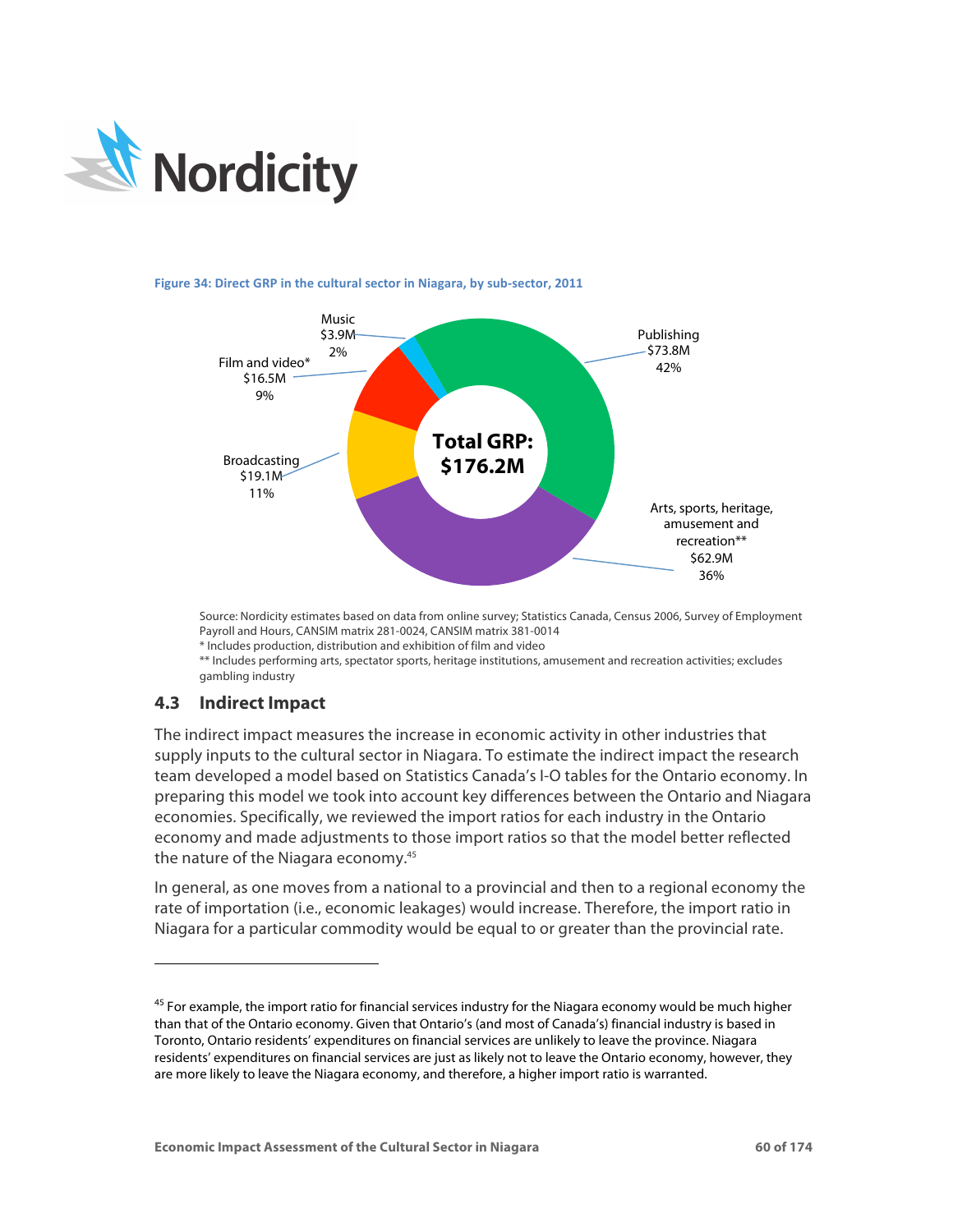

-

This rate does vary from commodity to commodity, depending on the degree to which the commodity can be supplied from within the Niagara economy. This rate can also vary over time, as the Niagara economy changes. The import ratios for this analysis are based on Statistics Canada's 2008 I-O tables, and therefore, reflect the Niagara economy at that point in time. The results of the review and adjustments to the import ratios can be found in Appendix B.46

In modeling the indirect impact, the research team also took into account that cultural sector organizations and firms in Niagara would directly purchase goods and services from outside the region. The survey data indicated that approximately 63% of non-labour expenditures are first spent in Niagara while 37% of expenditures on non-labour inputs are paid to entities outside Niagara.





Source: Nordicity estimates based on data from online survey

\* Note: While this survey question was directed at all organization respondents participating in the online survey, the question was answered, in large part, by respondents from the performing arts, spectator sports, heritage institutions, amusement and recreation sub-sectors n=84

<sup>46</sup> Typically economic injections are a result of changes in foreign demand/output, not domestic demand/output. In theory, of course, one could argue that an increase in demand/output in Niagara would increase demand for inputs in the rest of Ontario or Canada, which in turn, could result in increased demand for Niagara products. For example, higher demand for TV services in Niagara would lead to a leakage in the form of rights payments to Toronto based producers/distributors, who, in turn might buy some Niagara ice wine for a party. However, this sort of injection is negligible and is therefore not included in the analysis.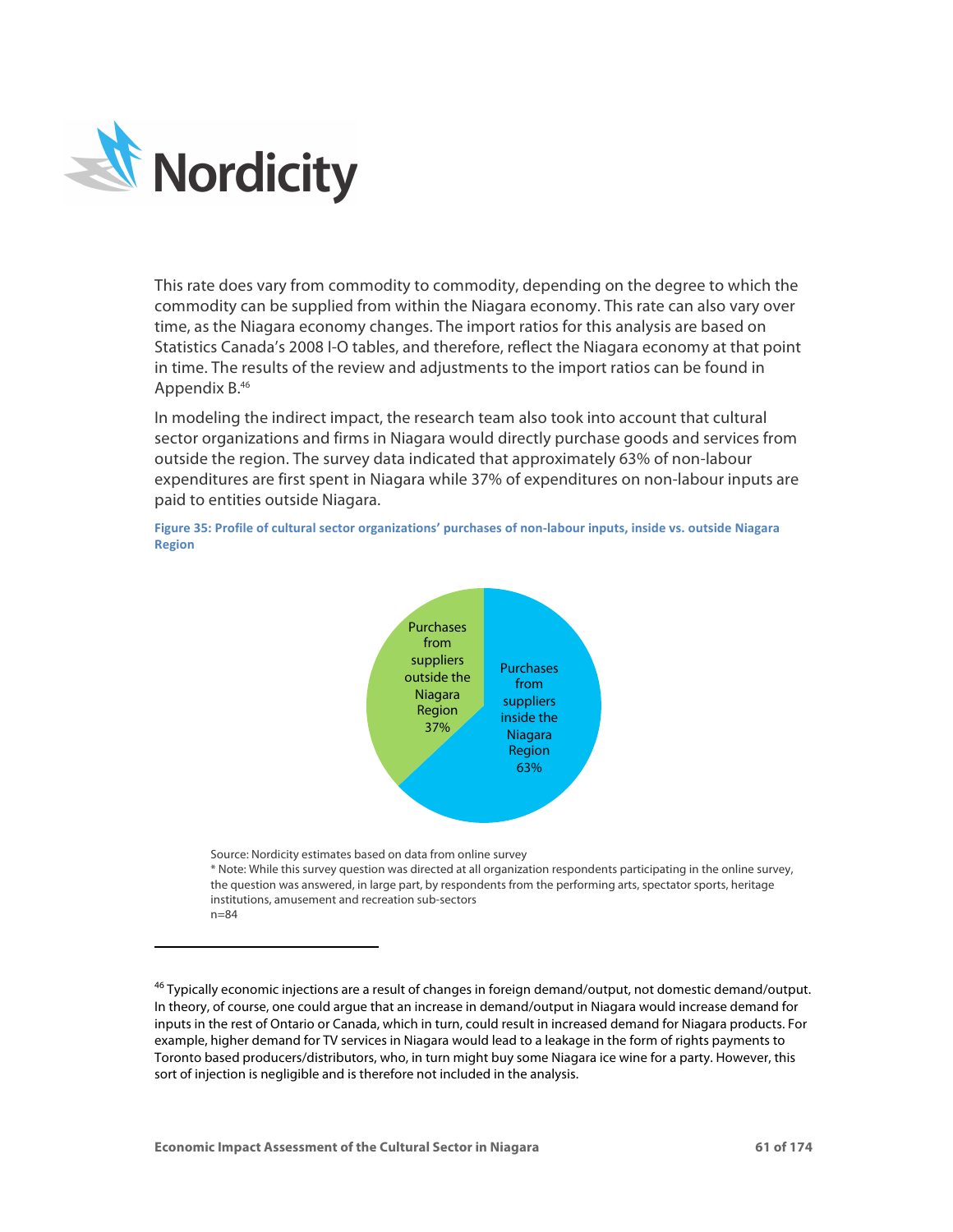

-

The modeling of the indirect impact took into account the expenditure profile of cultural sector organizations and firms in Niagara. The survey data were used to develop an expenditure profile for the NAICS 71 segments. Since there was limited survey data for the NAICS 51 segments, the research team consulted Statistics Canada's I-O tables for NAICS 51 in order to develop an expenditure profile that could be applied across all of the NAICS 51 subsectors. A detailed breakdown of the non-labour expenditures for each NAICS category can be found in Appendix C.

Out of total operating expenditures of \$392.9 million, our analysis indicates that \$248.1 million was devoted to non-labour expenditures. Out of these total non-labour expenditures, \$91.8 million was paid to suppliers located outside of Niagara, while \$156.3 million was paid to suppliers inside Niagara.

#### **Table 6: Summary profile of operating expenditures, 2011 (\$M)**

|                                         | <b>Total cultural sector</b> |  |
|-----------------------------------------|------------------------------|--|
| Total operating expenditures            | 392.9                        |  |
| Labour expenditures                     | 144.8                        |  |
| Non-labour expenditures                 | 248.1                        |  |
| Purchases from outside Niagara          | 91.8                         |  |
| <b>Purchases from Niagara suppliers</b> | 156.3                        |  |

Source: Nordicity estimates based on data from online survey, Statistics Canada and CMPA, *Profile 2011*. See Appendix C for additional detail on calculations and data sources.

Using this breakdown of the Niagara cultural sector's non-labour expenditures, the research team modeled the economic impact that the sector has on the wider Niagara economy through its purchases of inputs from local businesses – i.e., the indirect economic impact. This model was on Statistics Canada I-O tables for the Ontario economy adjusted to take into account the economic leakages from the Niagara economy (discussed above).

Niagara's cultural sector payments of \$156.3 million to Niagara suppliers generated 1,193 workers employed in Niagara across a variety of industry sectors. These workers earned a total of \$56.1 million in labour income; $47$  the average salary across these supplier occupations was \$47,000. In total, the purchases of inputs from Niagara suppliers generated an indirect impact of the cultural sector generated \$101.8 million of GRP for Niagara.

<sup>&</sup>lt;sup>47</sup> This estimate of labour income includes all employees of Niagara-based supplier companies regardless of whether these employees reside inside or outside Niagara. While there is no need to separate the labour income impact on the basis of residency, the assumption is that any labour income by non-residents is offset by labour income of Niagara residents employed by suppliers located outside of Niagara.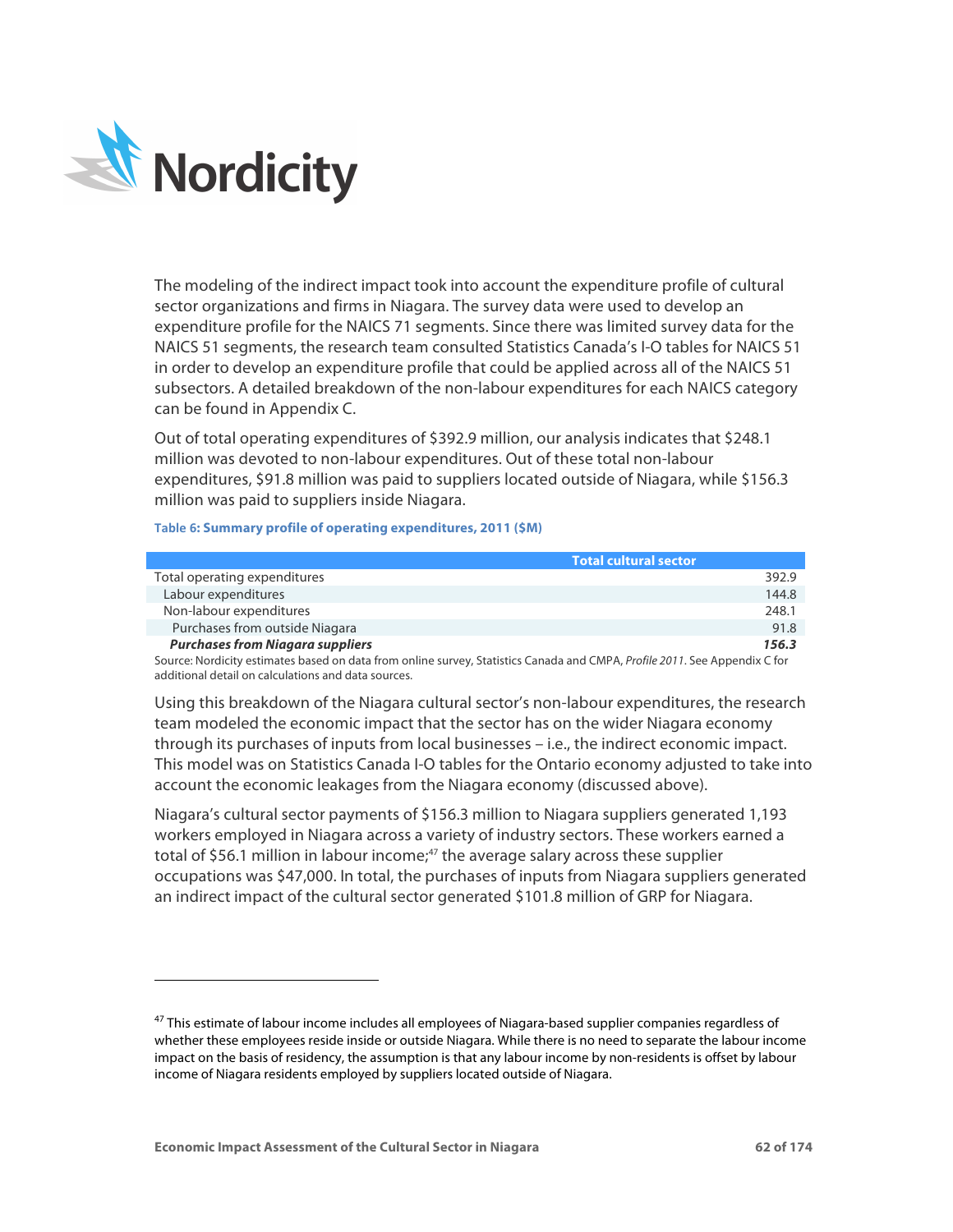

#### **Table 7: Summary of indirect economic impact in Niagara, 2011**

| <b>Total</b><br>cultural sector                                                                         |       |
|---------------------------------------------------------------------------------------------------------|-------|
| Employment (jobs)                                                                                       | 1,193 |
| Labour income (i.e., wages and benefits) (\$M)                                                          | 56.1  |
| GRP (SM)                                                                                                | 101.8 |
| Source: Nordicity estimates based on data from online survey, Statistics Canada and CMPA, Profile 2011. |       |

## **4.4 Induced Impact**

The induced economic impact arises as laborers that earn income at the direct and indirect impact stages re-spend their income throughout the economy. While Statistics Canada's Input-Output (I-O) tables do provide a basis for calculating the indirect economic impact of a given economic activity, they do not permit one to directly calculate the induced economic impact. In the absence of multipliers from Statistics Canada, the research team developed a simple approach for deriving an induced economic impact multiplier, which follows the general principle of induced economic impacts and infinite mathematical series.

#### **Table 8: Summary of induced economic impact in Niagara, 2011**

|                                                                                                         | Total           |
|---------------------------------------------------------------------------------------------------------|-----------------|
|                                                                                                         | cultural sector |
| Employment (jobs)                                                                                       | 210             |
| Labour income (i.e., wages and benefits) (\$M)                                                          | 9.9             |
| GRP (SM)                                                                                                | 16.5            |
| Source: Nordicity estimates based on data from online survey, Statistics Canada and CMPA, Profile 2011. |                 |

## **4.5 Other Spillover Impacts**

Spillover impacts are the intangible economic effects generated either by non-commercial stakeholders (i.e., suppliers and producers) within the sector or stakeholders outside of the cultural sector but which feed into or out of the cultural sector indirectly. Some spillover impacts include non-monetized goods and volunteerism. Since volunteerism cannot be quantified in a traditional 'payment for services rendered' method, it falls into the spillover qualitative analysis section.

### **Non-monetized goods**

Non-monetized goods and services are those generated in a sector for which a monetary value cannot be readily attributed. Access to and participation in cultural events, programs, products and services are often cited as key factors impacting the quality of life in a city or region for current and potential citizens and are used by many jurisdictions in setting